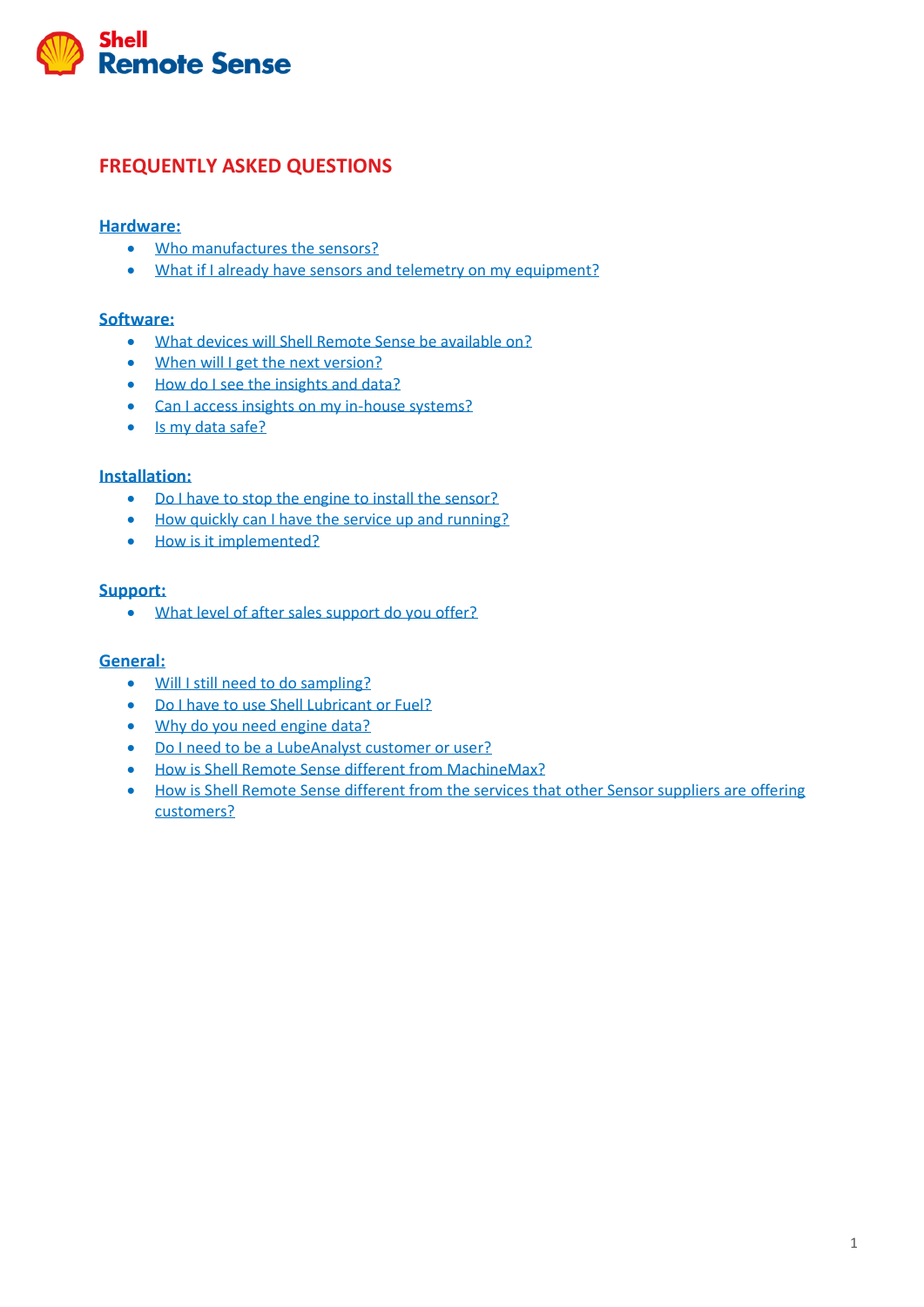### **HARDWARE**

<span id="page-1-0"></span>Who manufactures the sensors?

Shell has partnered with a UK based company called Tan Delta Systems Ltd who take their standard commercial sensor product and modify it to a unique specification that Shell have defined.

<span id="page-1-1"></span>What if I already have sensors and telemetry on my equipment?

That's great! The more data we are able to use the better. We are also able to connect our sensors to existing telemetry systems, meaning less cost for you to get Shell Remote Sense set up.

## <span id="page-1-2"></span>**SOFTWARE**

<span id="page-1-3"></span>What devices will Shell Remote Sense be available on?

Primarily our research shows that the people who would be using Shell Remote Sense the most have a preference to interface with the service on a Desktop PC via web browser. However, the platform is also being designed with scalability for mobile and tablet users.

### <span id="page-1-4"></span>When will I get the next version?

Shell Remote Sense is being developed using agile methodologies and we are constantly working on refining and developing few features based on both our vision for what Shell Remote Sense should be as well as taking feedback from our users. As such, we are constantly working on new features and will be looking to push these developments to the service at regular (but varied) intervals.

<span id="page-1-5"></span>How do I see the insights and data?

The insights that Shell Remote Sense will be able to generate will be available by logging into the Shell Remote Sense web interface.

<span id="page-1-6"></span>Can I access insights on my in-house systems?

Yes, Shell Remote Sense offers an API so that you can integrate our insights and recommendations into your existing systems.

<span id="page-1-7"></span>Is my data safe?

Shell Remote Sense has been developed in line with Shells Information Rights Management (IRM) policies and is also in compliance with Global Data Privacy Regulations (GDPR).

### <span id="page-1-8"></span>**INSTALLATION**

<span id="page-1-9"></span>Do I have to stop the engine to install the sensor?

Whilst there will be several different situations when it comes to the installation process the sensor does need to be installed in a constant stream of oil which in almost all cases to be done safely and properly would require the asset to be shut down.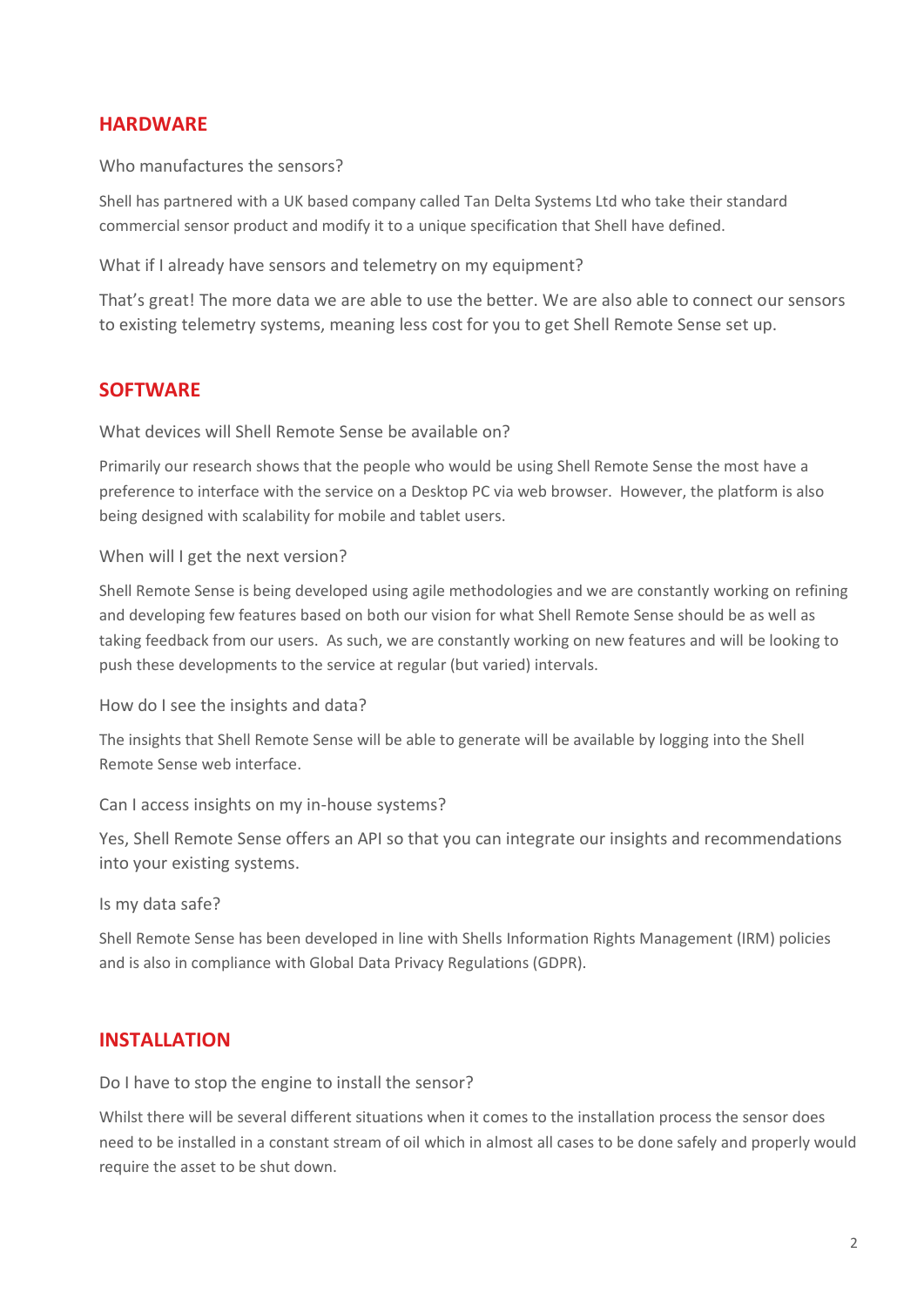<span id="page-2-0"></span>How quickly can I have the service up and running?

The time required to get Shell Remote Sense implemented can vary significantly depending on several factors including:

- Complexity of the sensor installation process i.e. if bespoke threads or manifolds are required this will impact timelines
- How often the asset is shut down for maintenance to facilitate the installation
- Timeline for import and customs clearance of the hardware
- How readily available the additional data streams that Shell Remote Sense requires to generate insights i.e. engine data, used oil analysis etc…are

Typically, in our initial phase we are working with deployment windows of anywhere from 6-12 weeks but this should only be used as a indiciative guide. If you require further information regarding this timing please contact [remotesense@shell.com.](mailto:remotesense@shell.com)

### <span id="page-2-1"></span>How is it implemented?

Shell Technical Experts will work closely with Shell Remote Sense customers to develop a detailed project scope that will cover but not necessarily limited to:

- Identification of number and type of assets and ideal sensor installation locations for each asset type
- A full bill of materials for each asset and installation guidelines and instructions for each different asset type
- Define ideal connectivity and data transmission methods to facilitate not only the oil condition sensor data but also used oil analysis and engine data
- Virtual support during the installation process including commissioning validation at the time of the installation

# <span id="page-2-2"></span>**SUPPORT**

<span id="page-2-3"></span>What level of after sales support do you offer?

During the initial piloting phase, the Shell Remote Sense team in conjunction with our current Sensor provider Tan Delta Systems Ltd. are working closely with local Shell Technical Experts to monitor and provide troubleshooting and support to each of pilots.

Looking beyond the initial pilot phase several scalable after sales solutions are currently being evaluated to ensure that Shell Remote Sense customers receive the required level of service.

# <span id="page-2-4"></span>**GENERAL**

<span id="page-2-5"></span>Will I still need to do sampling?

Yes, oil sampling should still take place at regular intervals. During the initial phase of implementing Shell Remote Sense there may even be a requirement for more frequent oil samples to be taken. The sampling data will be used by Shell Experts in conjunction with other parameters to further fine tune and "teach" the statistical models behind Shell Remote Sense insights. Improved statistical models allow for a better understand the nuances of your assets.